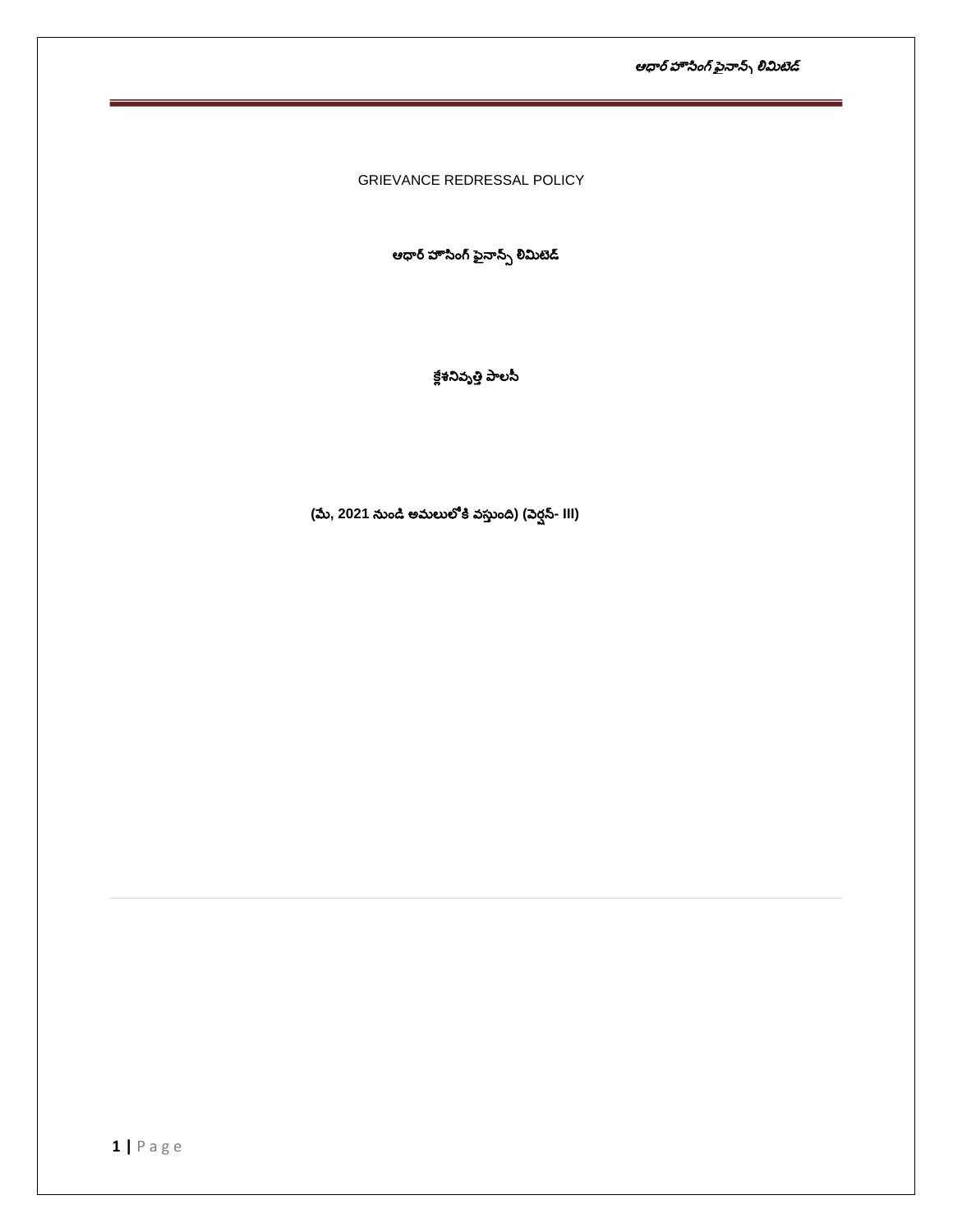# పార్ట్ 1 ఖాతాదారుడి క్లేశనివృత్తి పాలసీ

### పరిచయం

హౌసింగ్ పైనాన్స్ కంపెనీల కోసం సేషనల్ హౌసింగ్ బ్యాంక్ ("NHB") ఆదేశాలకు అనుగుణంగా కంపెనీ కోసం ఖాతాదారుల ఫిర్యాదుల పరిష్కార ప్రక్రియను నిర్వచించడమే పాలసీ ఉద్దేశ్యం.

పాలసీ వీటిని నిర్ధారించడానికి ఉద్దేశించబడింది:

- $\bullet$  లన్ని ఫిర్యాదులు సమర్ధవంతంగా మరియు నిష్పాక్షికంగా పరిగణించడం.
- ఖాతాదారుడి ద్వారా లేవనెత్తిన అన్ని సమస్యలను మర్యాదగా మరియు సకాలంలో పరిష్కరించడం.
- సంస్థలో తమఫిర్యాదులు/అభ్యంతరాలను ఎస్కలేట్ చేసే మార్గాల గురించి ఖాతాదారులకు పూర్తిగా అవగాహన కల్పించడం.
- ప్రతిస్పందనతో ఖాతాదారుడు పూర్తిగా సంతృప్తి చెందకపోతే, ప్రత్యామ్నాయ పరిష్కారాల కోసం వారి హక్కుల గురించి తెలుసుకోవాలి.
- సరైన సర్వీస్, డెలివరీ మరియు రివ్యూ యంత్రాంగం ద్వారా ఖాతాదారుడి ఫిర్యాదులు మరియు ఫిర్యాదుల సందర్భాలను కనిష్టం చేయడం మరియు
- ఖాతాదారు ఫిర్యాదులు మరియు క్లేశాలను సత్వరం పరిష్కరించడం.

### క్లేశనివృత్తి కమిటీ

AHFL కింది సభ్యులతో కూడిన ఖాతాదారు క్లేశ నివృత్తి కమిటీని ఏర్పాటు చేయాలని ప్రతిపాదించింది:

- a. చీఫ్ ఆపరేటింగ్ ఆఫీసర్ (COO)
- b. కలెక్షన్ హెడ్
- C. ఆపరేషన్స్ హెడ్
- d. రిస్క్ హెడ్

3 సభ్యుల కోరం ఉండాలి, కమిటీ సమాపేశానికి హాజరు కావడానికి ఇతర ఫంక్షనల్ హెడ్ని ఆహ్వానించవచ్చు, ఎప్పుడు అవసరం అయితే అప్పుడు

ప్రాతిపదికన మీటింగ్ నిర్వహించబడుతుంది.

కమిటీకి దిగువ విదులుంటాయి:

- లందుకున్న ఫిర్యాదుల స్థితి మరియు వివిధ ఫిర్యాదులపై తీసుకున్న చర్యలను క్రమం తప్పకుండా సమీకించడం.
- స్వీకరించిన ఖాతాదారుల ఫిర్యాదులను వాటి రకాన్ని టట్టి ప్రతి మూడు సెలలకు ఒక్కసారి మూల్యాంకనం చేయాలి, ప్రక్రియను

సరళీకృతం చేయడం/క్రమబద్ధీకరించడం మొదలైన వాటితో అలాంటి ఫిర్యాదులను తగ్గించడానికి కృషి చేయాలి.

- లన్ని నియంత్రణ ఆవశ్యకతల పాటించడాన్ని సమీక్షించి, అమలు చేయాలి,
- ఫిర్యాదులను క్లోజ్ చేయడానికి TAT/టైమ్ఐైన్లు మరియు వాటిని మరింతంగా ఎలా పరిష్కరించాలనేది సమీ<u>కి</u>ంచాలి.
- అపరిష్కృత ఫిర్యాదులను సమీకించండి మరియు అవసరమైన చోట జోక్యం చేసుకోండి.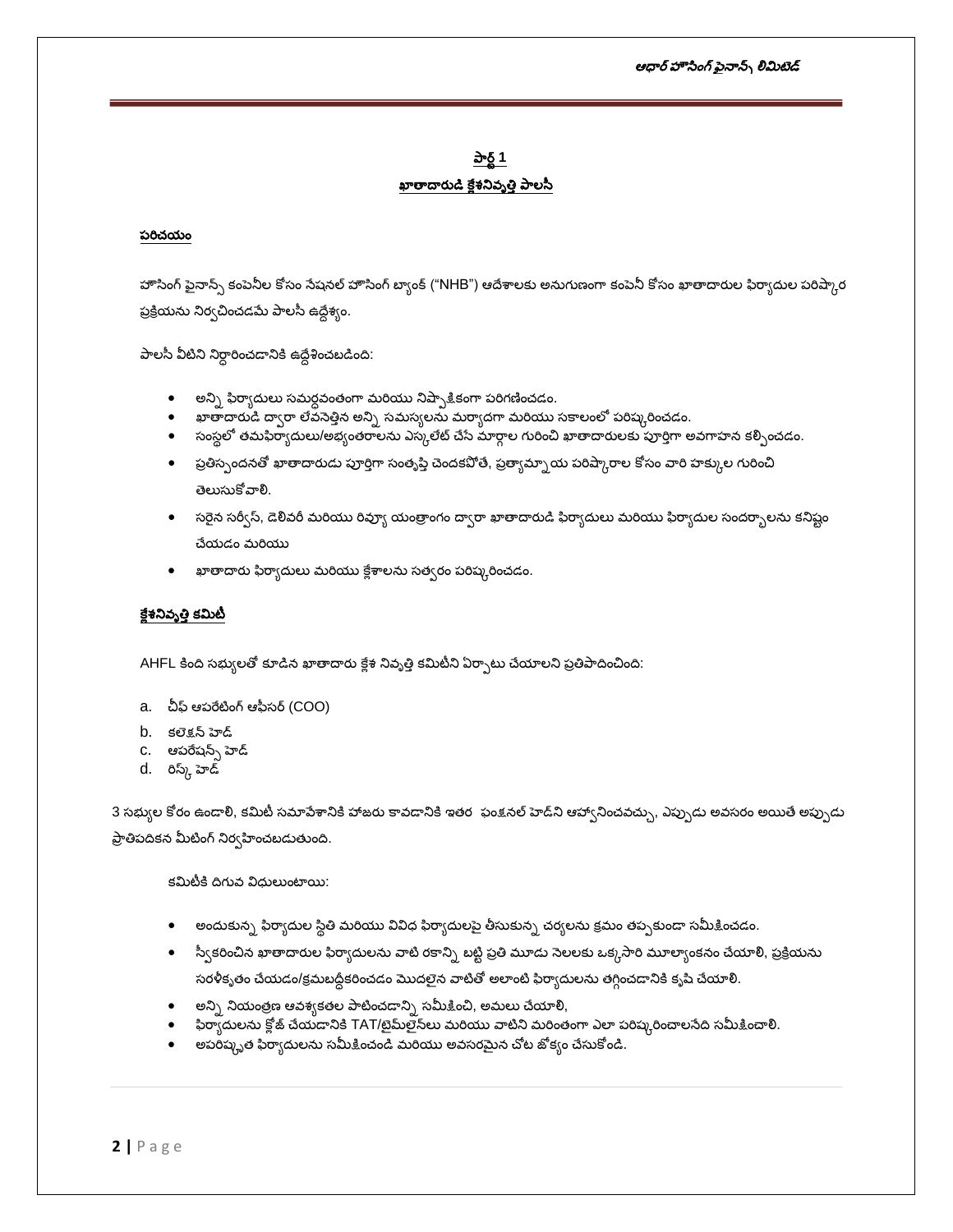### క్లేశనివృత్తి యంత్రాంగం

ఆధార్ హౌసింగ్ ఫైనాన్స్ లిమిటెడ్ (AHFL) నాణ్యమైన సేవలను అందించడానికి మరియు రెగ్యులేటరీ నిబంధనలు, బోర్డు/టాప్ మేనేజ్<mark>మె</mark>ంట్ ఆమోదించిన పాలసీలు, ప్రక్రియలు మరియు ప్రక్రియల చట్రంలో ఖాతాదారుడు సంతృప్తి చెందేలా చేయడానికి కృషి చేస్తుంది.

AHFL ఫిర్యాదుల పరిష్కారాన్ని వికేంద్రీకృత పద్ధతిలో నిర్వహిస్తుంది, ఖాతాదారుడు దేశవ్యాప్తంగా ఉండే బ్రాంబీ సెట్వర్కీని సంప్రదించవచ్చు, లేదా వారు కస్టమర్ కేర్ ఐడి మరియు కస్టమర్ కేర్ సెంబర్లకు రాసి, కాల్ చేయవచ్చు. ఈ విధంగా ఖాతాదారుడు సంస్థ ఉద్యోగులకు సులభంగా సంప్రదించవచ్చు.

### <u>ఫిర్యాదుల పరిష్కార ప్రక్రియ ప్రచురణ</u>

ఫిర్యాదులను నిష్ఫాక్షికంగా, పేగంగా హ్యాండిల్ చేయడానికి కంపెనీ అనుసరించే ప్రక్రియ వివరాలను ఎక్కడ లభిస్తాయనే విషయాన్ని కంపెనీ తన వినియోగదారులకు తెలియజేస్తుంది. బాధిత రుణగ్రహీత ద్వారా ఫిర్యాదులు చేయడానికి కంపెనీ తన అన్ని ఆఫీసులు/ శాఖల్లో మరియు దాని పెట్సైట్లో ఫిర్యాదుల పరిష్కార ప్రక్రియను స్పష్టంగా ప్రదర్శిస్తుంది (ఇ-మెయిల్ ఐడి మరియు ఫిర్యాదులను నమోదు చేయగల ఇతర సంప్రదింపు వివరాలు, సమస్యను పరిష్కరించడానికి సమయం, ఎస్కలేషన్ కోసం మ్యాట్రిక్స్ మొదలైనవి).

#### <u>ఫిర్యాదుల పరిష్కార ప్రక్రియ</u>

### ద<del>శ</del> l

### <u>ఫిర్యాదులను పరిష్కరించడానికి, ఖాతాదారుడు తమ ఫిర్యాదును బ్రాంచీ మేనేజర్**కు రాతపూర్వకంగా దాఖలు చేయవచ్చు**</u>

- $\bullet$  బ్రాంచీ నిర్వహించే ఫిర్యాదు రిజిస్టర్లలో ఫిర్యాదు/గ్రీవియెన్స్ నమోదు చేయడం ద్వారా కూడా ఫిర్యాదును రిజిస్టర్ చేసుకోవచ్చు.
- ఖాతాదారులు తమఫిర్వాదులను <u>customercare@aadharhousing.com</u> వద్ద రిజిస్టర్ చేసుకోవచ్చు లేదా <mark>1800 3004</mark> 2020. వద్ద కాల్ చేయవచ్చు.

# ఖాతాదారుడి 7 పని రోజుల వ్యవధిలో ప్రతిస్పందించాలి.

కస్టమర్ ఫిర్యాదుకు ప్రతిస్పందన/ఎక్సాలెడ్జ్ మెంట్లలో ఫిర్యాదు లేదా గ్రీవియన్స్తో వ్యవహరించే అధికారి పేరు మరియు హోదా ఉండాలి. కంపెనీ నిర్దారిత టెలిఫోన్ హె డెస్క్ లేదా కస్టమర్ సర్వీస్ సెంబరుకు ఫోన్ చేయడం ద్వారా ఫిర్యాదు చేసినట్లయితే, ఖాతాదారుడికి ఫిర్యాదు రిఫరెన్స్ సెంబరు ఇవ్వబడుతుంది, సహేతుకమైన వ్యవధిలో పురోగతి గురించి తెలియజేయబడుతుంది.

### ර<sub>ම</sub> II

ఖాతాదారుడు పైన పేర్కొన్న టైమ్లలైన్లో ఎలాంటి ప్రతిస్పందనను అందుకోనట్లయితే లేదా బ్రాంచ్ ఇచ్చిన ప్రతిస్పందనతో సంతృప్తి చెందనట్లయితే, 7 రోజుల తర్వాత ఖాతాదారుడు కస్టమర్ కేర్ ఆఫీసర్/AHFL గ్రీవియెన్స్ రిడ్రెసల్ ఆఫీసర్**కు పంపే లేఖ ద్వారా** లేదా ఇమెయిల్ ద్వారా ముంబైలోని కార్పొరేట్ ఆఫీసుకు ఫిర్యాదు/గ్రీవియెన్స్ఈ ఎస్కలేట్ చేయవచ్చు:

కస్టమర్ కేర్ ఆఫీసర్/గ్రీవెన్స్ రిడ్రెసల్ ఆఫీసర్ ఆధార్ హౌసింగ్ పైనాన్స్ లిమిటెడ్ రుస్తమ్ జీచే 802,8వ అంతస్తు నటరాజ పెస్టన్ ఎక్స్ట్రేస్ హైపే మరియు సర్ MV రోడ్లంక్షన్, అంధేరి (తూర్పు) ముంబై 400069 మహారాష్ట ಇಮಿಯಲ್ ಐದಿ: grievanceredressal.officer@aadharhousing.com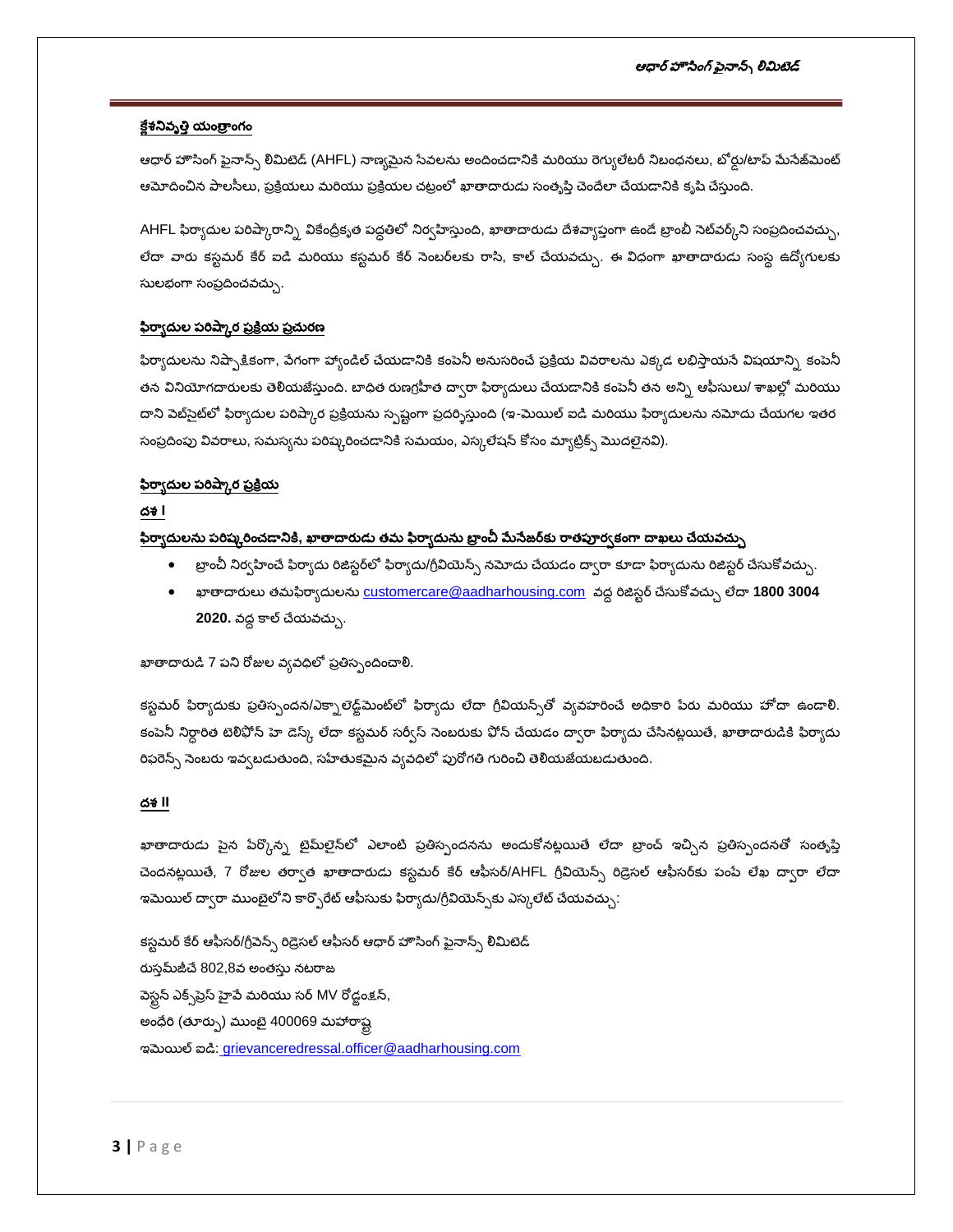### ఆధార్ హౌసింగ్ ఫైనాన్స్ లిమిటెడ్

ఫిర్యాదు పరిష్కారంతో ఖాతాదారుడికి 30 పనిదినాల్లోగా ప్రతిస్పందించాలి, అందుకున్న ఫిర్యాదు/గ్రీవియెన్స్**ని పరిశీలించిన తరువాత, మేం** ఖాతాదారుడికి తుది ప్రతిస్పందన పంపుదాం లేదా ప్రతిస్పందించడానికి మాకు ఎందుకు ఎక్కువ సమయం అవసర మో వివరిస్తాం. కంపెనీ కార్పొరేట్ ఆఫీసులో ఫిర్యాదు అందుకున్న తేదీ నుంచి 30 రోజుల వ్యవధిలో సవిస్తరమైన సమాధానం లేదా సమాచారం పంపడానికి ప్రయత్నిస్తాం.

### ර<sub>ම්</sub> III

ఖాతాదారుడికి మా ఫిర్యాదుల పరిష్కార బృందం అందించిన పరిష్కారంతో ఇంకా సుముఖంగా లేనట్లయితే, 30 రోజుల తర్వాత ఖాతాదారుడు దిగువ పేర్కొన్న చిరునామా వద్ద హౌసింగ్ పైనాన్స్ కంపెనీల రెగ్యులేటరీ అథారిటీ- సేషనల్ హౌసింగ్ బ్యాంక్ని సంప్రదించవచ్చు.

సేషనల్ హౌసింగ్ బ్యాంక్ డిపార్ట్మెంట్ ఆఫ్ రెగ్యులేషన్ అండ్ సూపర్విజన్ (ఫిర్యాదు రిడ్రెసల్ సెల్) 4వ అంతస్తు, కోర్ 5-A, ఇండియా హాబిటెంట్ సెంటర్, లోధి రోడ్, న్యూఢిల్లీ- 110003.www.nhb.org.in

### ଥିତର୍ଣ: https://grids.nhbonline.org.in/

ఆఫ్వైన్ ఫిర్యాదు చేయడానికి సంబంధించిన ఫార్మెట్ లింక్లలో అందుబాటులో ఉంది http://www.nhb.org.in/ Grievance- Redressal-System/Lodging-Complaint-Against-HFCs-NHB%E2%80% 93Physical-Mode.pdf

పైన పేర్కొన్న వివరాలు దాని అన్ని ఆఫీసులు/బ్రాంచీల్లో మరియు కంపెనీ పెట్సైట్లో స్పష్టంగా ప్రదర్నించాలి.

#### ఇన్ఫూరెన్స్ ఖాతాదారుల ఫిర్యాదుల పరిష్కారం

బీమా వ్యాపారం యొక్క అభ్యర్థన కొరకు కంపెనీకి IRDAI వద్ద కార్పొరేట్ ఏజెంట్ (కాంపోజిట్) రిజిస్టేషన్ ఉంది. బీమాకు సంబంధించిన ఫిర్యాదుల పరిష్కారానికి సంబంధించి IRDAI నిబంధనలకు కట్టుబడి ఉండేలా ఇది ధృవీకరిస్తుంది.

కంపెనీ విక్రయించిన బీమా ఉత్పత్తులకు సంబంధించిన ఫిర్యాదులు అంగీకరించబడతాయి, సంబంధిత బీమా కంపెనీ (లు) ద్వారా అటువంటి ఫిర్యాదు అందుకున్న 14 రోజుల్లోగా AHFL పరిష్కారాన్ని అందిస్తుంది.

బీమా ఖాతాదారుడు తమఫిర్యాదుల రిజిస్టేషన్ మరియు పరిష్కారాల కొరకు దిగువ దశలను పాటించాలని సలహా ఇవ్వబడుతోంది.

### ර්් l

- $\bullet$  బీమా ఫిర్యాదులను పరిష్కరించడానికి, ఖాతాదారుడు తమఫిర్యాదును బ్రాంచీ మేనేజర్ఆు రాతపూర్వకంగా దాఖలు చేయవచ్చు
- ఖాతాదారులు వారి బీమా పాలసీ సెంబరు పేర్కొనడం ద్వారా తమ ఫిర్యాదులను  $\overline{\text{customer}}$ @aadharhousing.com వద్ద రిజిస్టర్ చేసుకోవచ్చు లేదా 1800 3004 2020 వద్ద కాల్ చేయవచ్చు.

ఖాతాదారుడి 7 పని రోజుల వ్యవధిలో ప్రతిస్పందించాలి.

### ద<del>శ</del> II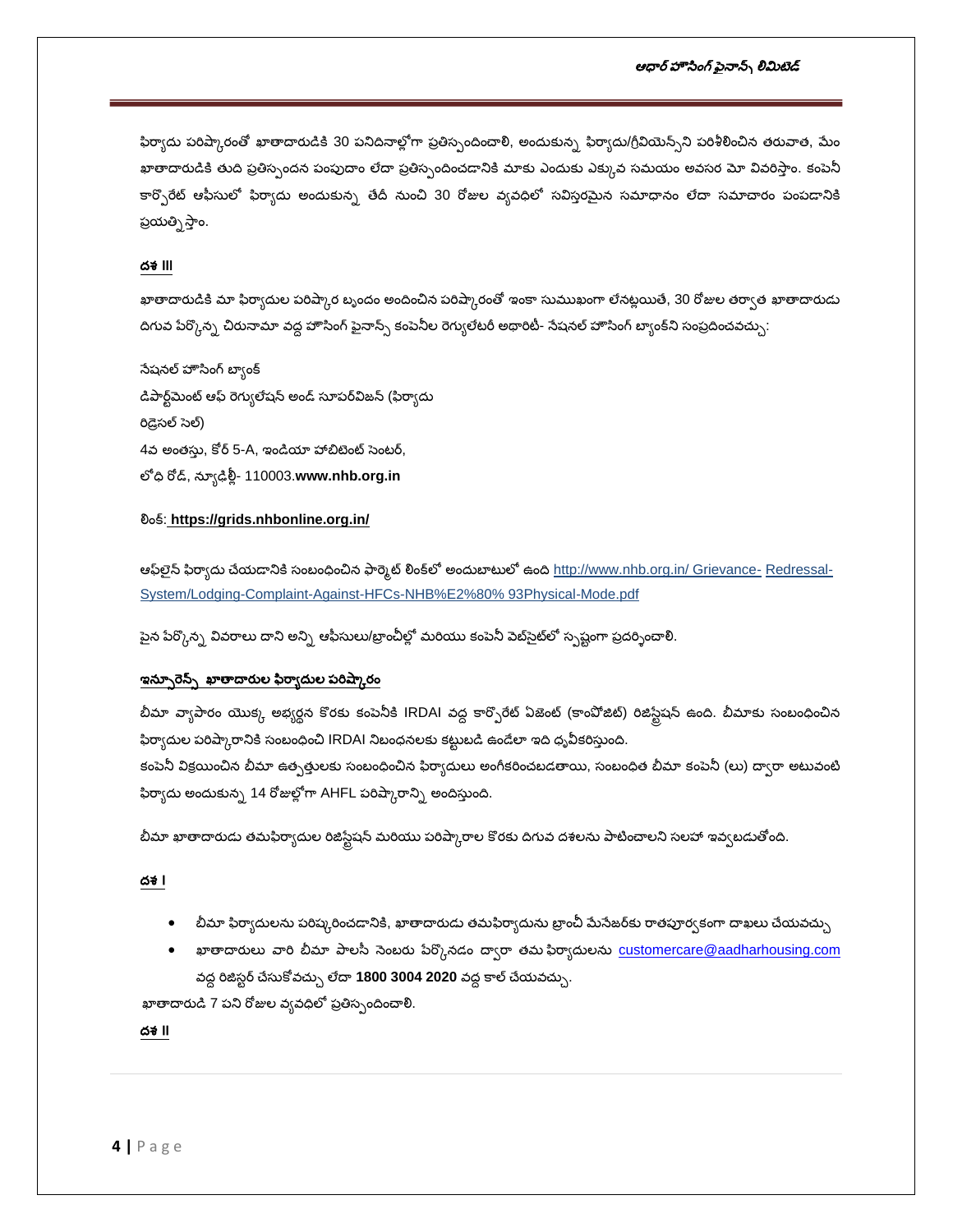ఖాతాదారుడు పైన పేర్కొన్న టైమ్లలైన్లో ఎలాంటి ప్రతిస్పందనను అందుకోనట్లయితే లేదా బ్రాంచ్ ఇచ్చిన ప్రతిస్పందనతో సంతృప్తి చెందనట్లయితే, 7 రోజుల తర్వాత ఖాతాదారుడు కస్టమర్ కేర్ ఆఫీసర్/AHFL గ్రీవియెన్స్ రిడ్రెసల్ ఆఫీసర్**కు పంపే లేఖ ద్వారా** లేదా ఇమెయిల్ ద్వారా ముంబైలోని కార్పొరేట్ ఆఫీసుకు ఫిర్యాదు/గ్రీవియెన్స్ఈ ఎస్కలేట్ చేయవచ్చు $\colon$ 

ఖాతాదారు కేర్ ఆఫీసర్/క్లేశ నివృత్తి ఆఫీసర్ ఆధార్ హౌసింగ్ పైనాన్స్ లిమిటెడ్ రుస్తమ్ జీచే 802,8వ అంతస్తు నటరాజ పెస్టన్ ఎక్స్ట్రేస్ హైపే మరియు సర్ MV రోడ్లంక్షన్, అంధేరి (తూర్పు) ముంబై 400069 మహారాష్ట ಇಮಿಯಲ್ Id: [grievanceredressal.officer@aadharhousing.com](mailto:grievanceredressal.officer@aadharhousing.com)

ఫిర్యాదు పరిష్కారంతో ఖాతాదారుడికి 14 పనిదినాల్లోగా ప్రతిస్పందించాలి.

### దశ **III**

ఫిర్యాదు పరిష్కరించకవోతే లేదా బీమా సంస్థ/AHFL అందించిన పరిష్కారంతో ఖాతాదారుడు సంతృప్తి చెందకవోతే, ఏ సమయంలోనైనా అతను లేదా ఆమె వీటిని చేయవచ్చు:

- $\bullet$  Https://igms.irda.gov.in/కుకు లాగిన్ చేయడం ద్వారా IGMS ద్వారా ఆన్ఆైన్లలో ఫిర్యాదును ఎస్కలేట్ చేయవచ్చు.
- $\bullet$  లేదా టోల్ ఫ్లీ నంబర్ 155255 లేదా 1800 4254 732 కు కాల్ చేయండి
- ಲೆದ್<u>ಡ [complaints@irdai.gov.in](mailto:-complaints@irdai.gov.in)</u>కు ಇಮಿಯಲ್ ವೆಯಂಪಿ
- లేదా ఇన్సూరెన్స్ రెగ్యులేటరీ అండ్ డెవలప్ఎుంట్ అథారిటీ ఆఫ్ ఇండియా (IRDAI), సర్వే సెంబరు 115/1, 4 <sup>వి</sup> ఫ్లోర్, ఫైనాన్షియల్ డిస్టిక్ట్, నానక్రామ్గగాడ, గచ్చిబౌలి, హైదరాబాద్ 500032కు రాయండి.
- అరుదైన సందర్భాల్లో, పైన పేర్కొన్న పరిష్కారంతో ఖాతాదారుడు సంతోషంగా లేకుంటే, అతను/ఆమె ఇన్సూరెన్స్ అంబుడ్సమస్<sup>కి</sup>  $\Delta$ రార్గనిర్దేశం చేయబడవచ్చు.

### పార్ట్ II

#### పెట్టుబడిదారుల క్లేశనివృత్తి యంత్రాంగం

### <u>పెట్టుబడిదారులకు సంబంధించిన ప్రశ్నలు మరియు ఫిర్యాదుల పరిష్కారం, డిపాజిట్ (FD) హోల్డర్లు యొక్క అంటే డిటెంచర్ (NCD) హోల్డర్లు:</u>

కంపెనీ, AHFL దాని డిబెంచర్ హోల్డర్ లేదా ఫిక్స్డ్ డిపాజిట్ హోల్డర్**లు లేవసెత్తిన ఏదైనా ప్రశ్న లేదా ఫిర్యాదు**కు సకాలంలో ప్రతిస్పందించడానికి మరియు పరిష్కారానికి కట్టుబడి ఉంది. ఇంకా, అటువంటి ప్రశ్నలు లేదా ఫిర్యాదుల పరిష్కారానికి బలమైన యంత్రాంగాన్ని బలోపేతం చేయడానికి, కంపెనీల చట్టం, 2013 యొక్క నిబంధన 178(5) మరియు సెబీ (LODR) మరియు ఇతర వర్తించే చట్టబద్ధమైన నిబంధనల ప్రకారం వాటాదారులు మరియు సంబంధాల కమిటీ అసే ప్రత్యేక కమిటీ ఏర్పాటు చేయబడింది. కమిటీ పరిధి/పాత్ర దిగువ పేర్కొన్న విధంగా ఉంటాయి:

• పెట్టుబడిదారుల నుండి స్వీకరించిన ఫిర్యాదుల స్థితి, వివిధ ఫిర్యాదులపై తీసుకున్న చర్యను క్రమం తప్పకుండా సమీకించడం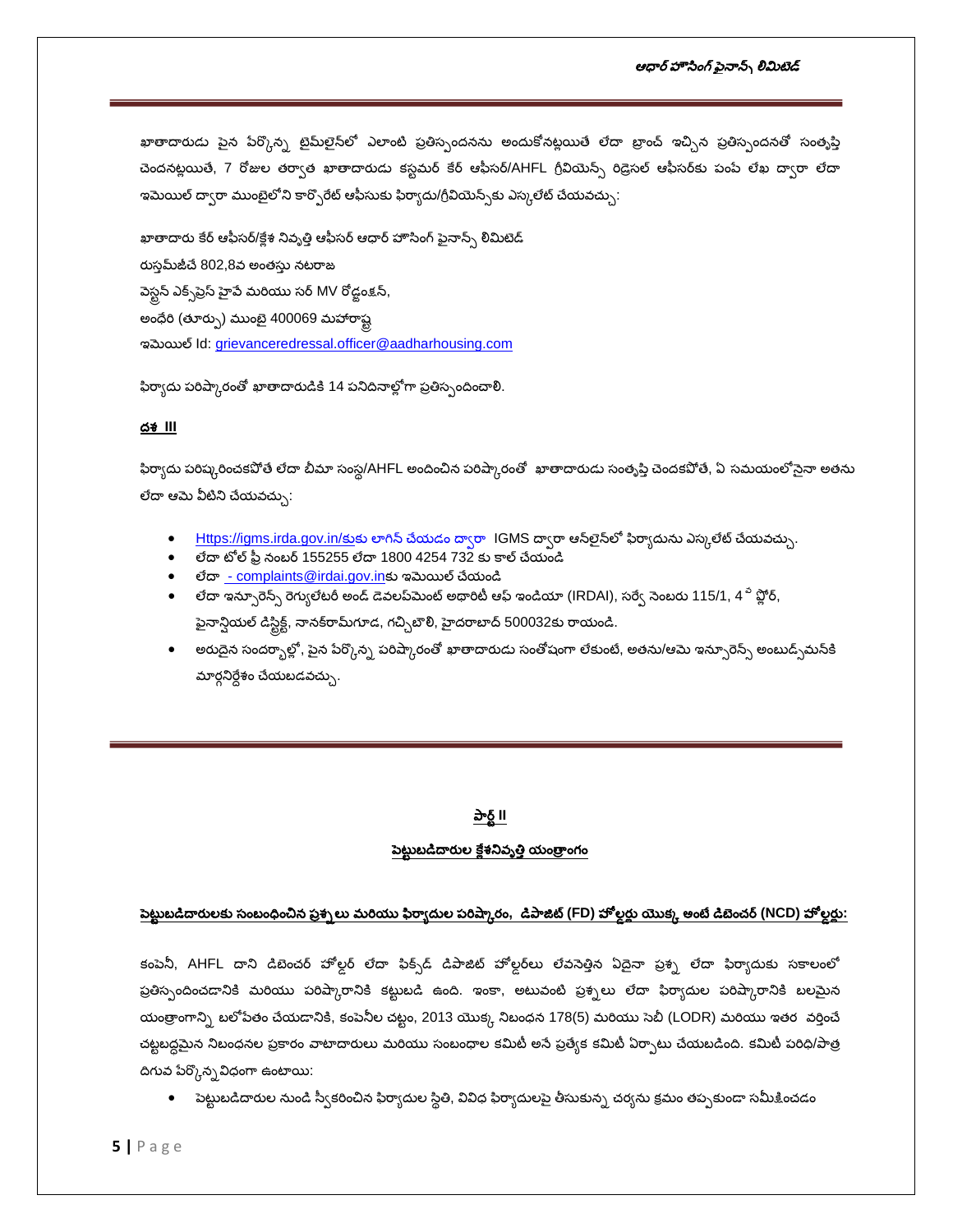- స్వీకరించిన పెట్టుబడిదారుల ఫిర్యాదులను వాటి రకాన్ని బట్టి ప్రతి మూడు సెలలకు ఒక్కసారి మూల్యాంకనం చేయడం, ప్రక్రియను సరళీకృతం చేయడం/క్రమబద్ధీకరించడం వాటితో అలాంటి ఫిర్యాదులను తగ్గించడానికి కృషి చేయాలి.
- దీనికి సంబంధించిన అన్ని నియంత్రణ సమ్మతి పాటించబడి అమలు చేయబడినట్లుగా ధృవీకరించుకోవాలి
- ఫిర్యాదులను క్లోజ్ చేయడానికి TAT/టైమ్౭ైన్లలు పాటించినట్లుగా/కట్టుబడి ఉండేలా ధృవీకరించుకోండి
- అపరిష్ళృత ఫిర్యాదులను సమీక్షించండి మరియు అటువంటి కేసులపై వారి సలహా/దిద్దుబాటు చర్యను అందించండి.

భాగస్వాములు మరియు రిలేషన్ షిప్ కమిటీలో కనీసం 3 నాన్ ఎగ్జిక్యూటివ్ డైరెక్టర్**లు ఉంటారు, వీరిలో కనీసం ఒకరు స్వతంత్ర** డైరెక్టర్**గా ఉంటారు**.

కోరమ్ కొరకు 2 డైరెక్టర్**లు కావాలి, వీరిలో 1 స్వతంత్ర డైరెక్టర్**గా ఉంటారు, ఎప్పుడు అవసరం అయితే అప్పుడు సమాపేశం నిర్వహించబడుతుంది.

సరైన రికార్డులు మరియు డేటాను నిర్వహించడం, డిబెంచర్ హోల్డర్ఒకు సకాలంలో వడ్డీ/తిరిగి చెల్లింపులు మరియు అనుబంధం ఎ మరియు బిలో ఇచ్చినట్లుగా TAT లోపల వారి ప్రశ్నలు మరియు ఆందోళనలను పరిష్కరించడానికి మా డిబెంచర్ల కొరకు రిజిస్టార్ మరియు ట్రాన్స్ ఫర్ ఏజెంట్ కూడా మాకు ఉన్నారు.

కంపెనీ అందుకున్న మరియు పరిష్కరించబడ్డ అన్ని ఫిర్యాదులు/గ్రీవియెన్స్ వివరాలను, తైమాసికంలో, బోర్డ్ ఆఫ్ డైరెక్టర్**ల ముందు**, వారి సమాపేశంలో సమర్పిస్తుంది. సెబీ (లిస్టింగ్ ఆబ్లిగేషన్ అండ్ డిస్క్లోజర్ ఆవశ్యకతలు) రెగ్యులేషన్లు, 2015లో వర్తించే నిబంధనల ప్రకారంగా కంపెనీ అందుకున్న మరియు పరిష్కరించబడ్డ త్రైమాసిక ఫిర్యాదులు/గ్రీవియెన్స్ వివరాలను స్టాక్ ఎక్స్పేంజ్, అంటే బిఎస్ఈ లిమిటెడ్ మరియు స్కోర్స్ (సెబీ)కు కూడా అప్**లోడ్ చేస్తుంది**.

పెట్టుబడిదారుడు తమ పరిష్కరించని ఫిర్యాదులను 15 రోజుల ఈమెయిల్ තයී తర్వాత [Complianceofficer@aadharhousing.com](mailto:complianceofficer@aadharhousing.com) ద్వారా కాంప్లయన్స్ ఆఫీసర్ లేదా సెబీకి తెలియజేయవచ్చు.

పెట్టుబడిదారుల కోసం సవరించిన క్లేశ నివృత్తి యంత్రాంగం, అనుబంధం -A ప్రకారం ఉంది.

### A. <u>వాటాదారులకు సంబంధించిన ప్రశ్నలు మరియు ఫిర్యాదుల పరిష్కారం:</u>

- కంపెనీ వృద్దిని పేగవంతం చేయడానికి దీర్ఘకాలిక ఈక్విటీ క్యాపిటల్ అందించడం ద్వారా కంపెనీపై తన షేర్ హోల్డర్ల ద్వారా పునరుద్ధరించబడిన విశ్వాసాన్ని కంపెనీ ఎల్లప్పుడూ ప్రశంసిస్తుంది మరియు అంగీకరిస్తుంది.
- మా షేర్హోల్డర్లల నుండి ఏపైనా ప్రశ్నలు/ఫిర్యాదులను మేం నిశితంగా పరిశీలిస్తాం. డివిడెండ్ పేమెంట్ మరియు క్లెయిం, IEPFకు షేర్లలు బదిలీ, ఏవైనా మొదలైనవి వంటి వాటికి సంబంధించిన వివిధ సమాచారం గురించి మేం వారికి కమ్యూనికేట్ చేయడం, అప్ డేట్ చేయడం కొనసాగిస్తాం. బదిలీ/ట్రాన్స్ మిషన్ మరియు ఇతర సంబంధిత కార్యకలాపాలు మరియు షేర్హోల్డర్ రికార్డులను హ్యాండిల్ చేయడం కొరకు మేం రిజిస్ట్రార్ మరియు షేర్ ట్రాన్స్-ఫర్ ఏజెంట్ని కూడా నియమించాం.
- పెట్టుబడిదారుడు తమ పరిష్కరించని ఫిర్యాదులను 30 రోజుల తర్వాత ఈమెయిల్ ကင္ယံ [Complianceofficer@aadharhousing.com](mailto:complianceofficer@aadharhousing.com) దా(రా కాంప్లయన్స్ ఆఫీసర్ లేదా ROC/MCAకి తెలియజేయవచ్చు.
- అనుబంధం -B ప్రకారంగా షేర్హోల్గర్**ల క్లేశ నివృత్తి** యంత్రాంగం.

### **'A'**

### డిబెంచర్/NCD హోల్లర్లు & FD హోల్లర్లు <u>వంటి పెట్టుబడిదారుల కోసం ఫిర్యాదుల పరిష్కార విధానం:</u>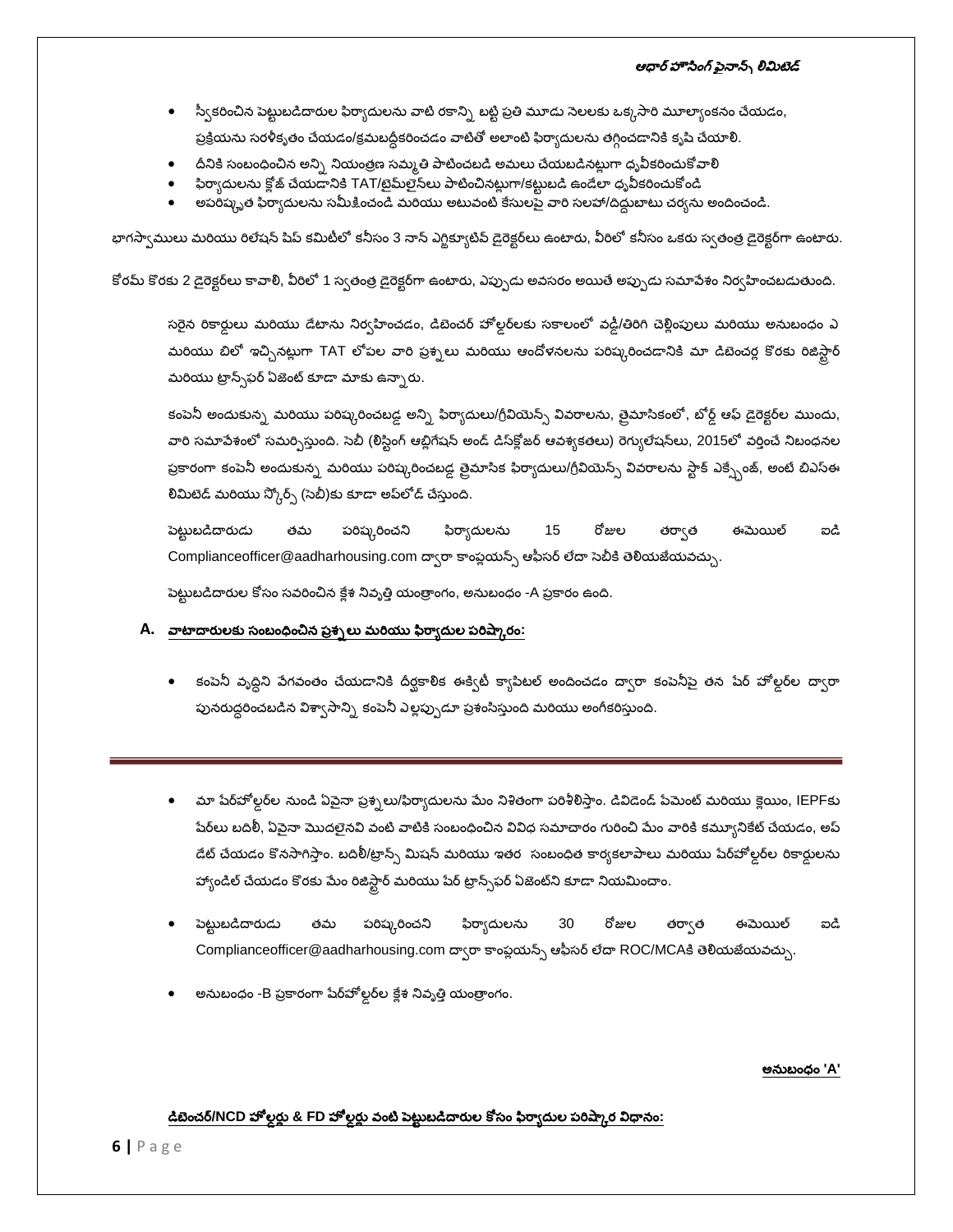| పీ.           | పైపేట్గా ఉంచిన డిబెంచర్ <b>లు/NCDల</b> కోసం                                                   | IPO-NCDల క్రింద జారీ చేయబడిన డిబెంచర్ కోసం               |
|---------------|-----------------------------------------------------------------------------------------------|----------------------------------------------------------|
| సెం           |                                                                                               |                                                          |
| 1             | డిబెంచర్ హోల్డర్లలు తమ సందేహాన్ని లేదా ఫిర్యాదును                                             | డిబెంచర్ హోల్డర్లలు తమ సందేహాన్ని లేదా ఫిర్యాదును        |
|               | కంపెనీకి ఇమెయిల్ ద్వారా పంపవచ్చు                                                              | కంపెనీకి<br>ఇమెయిల్<br>ద్వారా<br>పంపవచ్చు:               |
|               | treasury@aadharhousing.com                                                                    | einward.ris@kfintech.com                                 |
|               |                                                                                               |                                                          |
| $\mathcal{P}$ | సమస్య పరిష్కరించడం కొరకు, క్వైరీ లేదా ఫిర్యాదు                                                | సమస్య పరిష్కరించడం కొరకు, క్వైరీ లేదా ఫిర్యాదు           |
|               | అందుకున్న తేదీ నుంచి 7 రోజుల వ్యవధిలో డిబెంచర్                                                | అందుకున్న తేదీ నుంచి 7 రోజుల వ్యవధిలో డిబెంచర్           |
|               | హోల్డర్కు ప్రతిస్పందించాలి                                                                    | హోల్డర్కు ప్రతిస్పందించాలి                               |
|               |                                                                                               |                                                          |
| 3             | రోజుల్లోగా<br>ğçô<br>ಲೆದ್<br>15<br>ఒకపేళ<br>కంప్లెంట్                                         | రోజుల్లోగా<br>క్వైరీ<br>ಲೆದ್<br>ఒకపేళ<br>కంప్లెంట్<br>15 |
|               | పరిష్కరించనట్లయితే                    లేదా<br>ఇచ్చిన                                          | ఇచ్చిన<br>పరిష్కరించనట్లయితే<br>లేదా                     |
|               | ప్రతిస్పందన/పరిష్కారంతో డిబెంచర్ హోల్డర్<br>సంతృప్తి                                          | ప్రతిస్పందన/పరిష్కారంతో డిబెంచర్ హోల్డర్<br>సంతృప్తి     |
|               | చెందనట్లయితే అతను/ఆమె/ కంపెనీ సెక్రటరీ & కంప్లయన్స్                                           | చెందనట్లయితే అతను/ఆమె/ కంపెనీ సెక్రటరీ & కంప్లయన్స్      |
|               | ఆఫీసర్కి                                                                                      | ఆఫీసర్కి<br>ఇమెయిల్<br>పంపవచ్చు                          |
|               | Complianceofficer@aadharhousing.com<br>వద్ద                                                   | Complianceofficer@aadharhousing.com.                     |
|               | ఇమెయిల్ పంపవచ్చు.                                                                             |                                                          |
|               | ఫిర్యాదులను 30 రోజుల్లోగా పరిష్కరించనట్లయితే, పెట్టుబడిదారుడు అటువంటి ఫిర్యాదును              |                                                          |
|               | BSE లేదా SCORES (SEBI)కు వారి <b>పెట్సైట్/పోర్టల్: scores@sebi.org.in</b> వద్ద లేవసెత్తవచ్చు. |                                                          |

డిబెంచర్ హోల్డర్**కు సంబంధించి ఏదైనా చట్టపరమైన లేదా సాంకే**తిక దోషం ఉన్నట్లయితే తప్ప, ఫిర్యాదు అందుకున్న 30 రోజుల వ్యవధిలో, డిబెంచర్ హోల్డర్అు సంబంధించిన క్వైరీలను పరిష్కరించడానికి కంపెనీ కట్టుబడి ఉంది.

FD హోల్డర్ల ఫిర్యాదుల పరిష్కార ప్రక్రియను రిటైల్ బాధ్యత/FD బృందం & సెంట్రల్ ఆపరేషన్స్ టీమ్ పర్యవేకిస్తుంది. FD హోల్డర్లు తమ సందేహాన్ని లేదా ఫిర్యాదును కంపెనీకి ఇమెయిల్ ద్వారా పంపవచ్చు customercare@aadharhousing.com .

### అనుబంధం బి

## షేర్హోల్గర్లలు/పెట్టుబడిదారులకు సంబంధించిన ఫిర్వాదుల పరిష్కార విధానం:

షేర్హోల్గర్ తమ ప్ర<del>శ్న</del> లేదా ఫిర్యాదును కంపెనీకి చెందిన కంపెనీ సెక్రటరీ & కంప్లయన్స్ ఆఫీసర్**కు** customercare@aadharhousing.com తోపాటుగా Complianceofficer@aadharhousing.comకు కాపీని మార్క్ చేసిన పంపించవచ్చు.సమస్య పరిష్కరించడం కొరకు, క్వైరీ లేదా ఫిర్యాదు అందుకున్న తేదీ నుంచి 7 రోజుల వ్యవధిలో షేర్హోల్డర్**కు** ప్రతిస్పందించాలి షేర్హోల్డర్డకు సంబంధించి ఏదైనా చట్టపరమైన లేదా సాంకేతిక దోషం ఉన్నట్లయితే తప్ప, ఫిర్యాదు అందుకున్న 15 రోజుల ఒక వ్యవధిలో, షేర్హోల్డర్అకు సంబంధించిన క్వైరీలను పరిష్కరించడానికి కంపెనీ కట్టుబడి ఉంది.